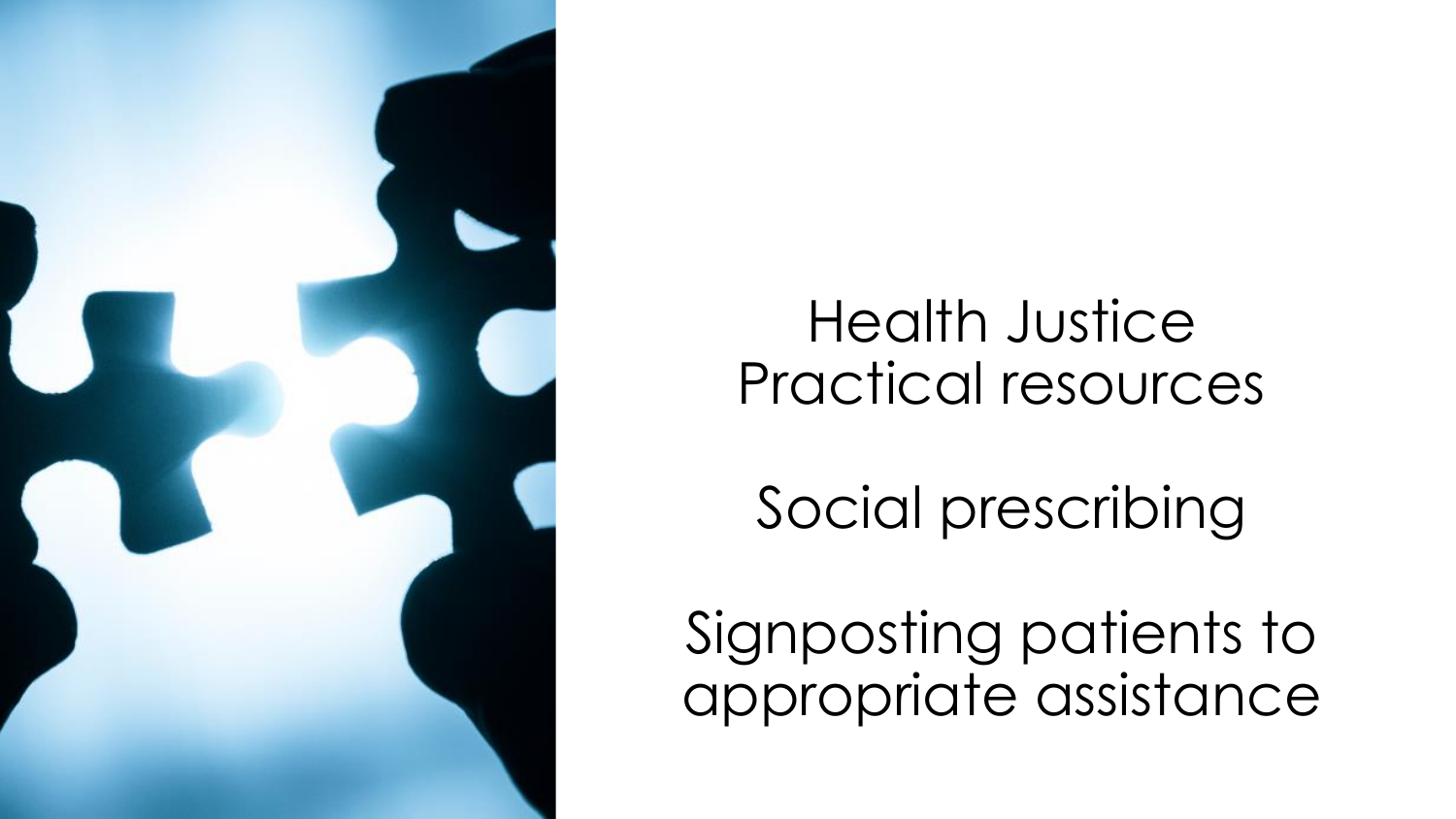# **Social prescribing**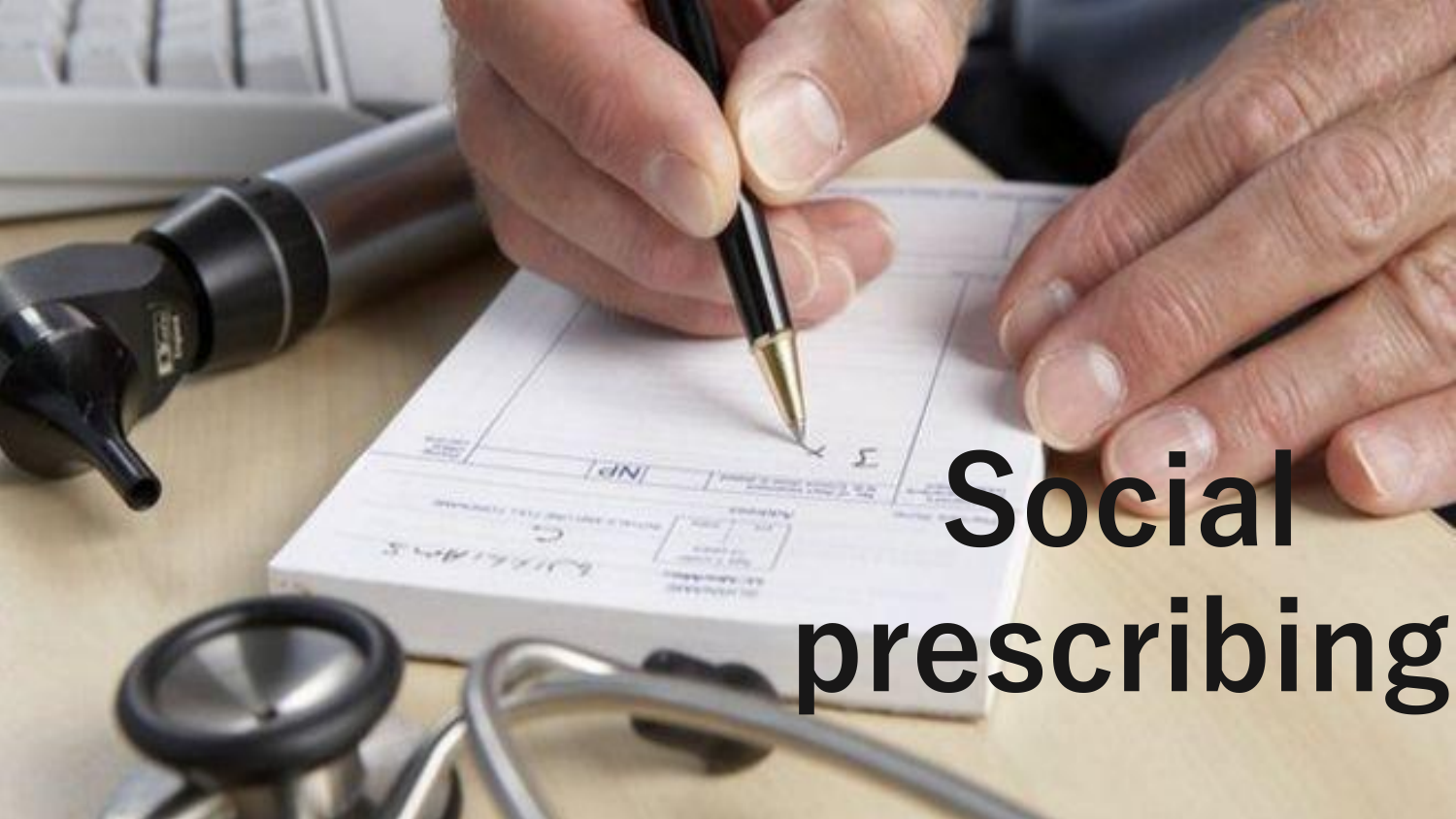### **Social prescribing link workers**

In the Long Term Plan NHS England committed to building the infrastructure for social prescribing in primary care:

- •there will be 1,000 new social prescribing link workers in place by 2020/21, with significantly more after that, so that
- •at least **900,000 people will be referred** to social prescribing by 2023/24

https://www.england.nhs.uk/wp[content/uploads/2019/07/pcn-reference-guide-social](https://www.england.nhs.uk/wp-content/uploads/2019/07/pcn-reference-guide-social-prescribing.pdf)prescribing.pdf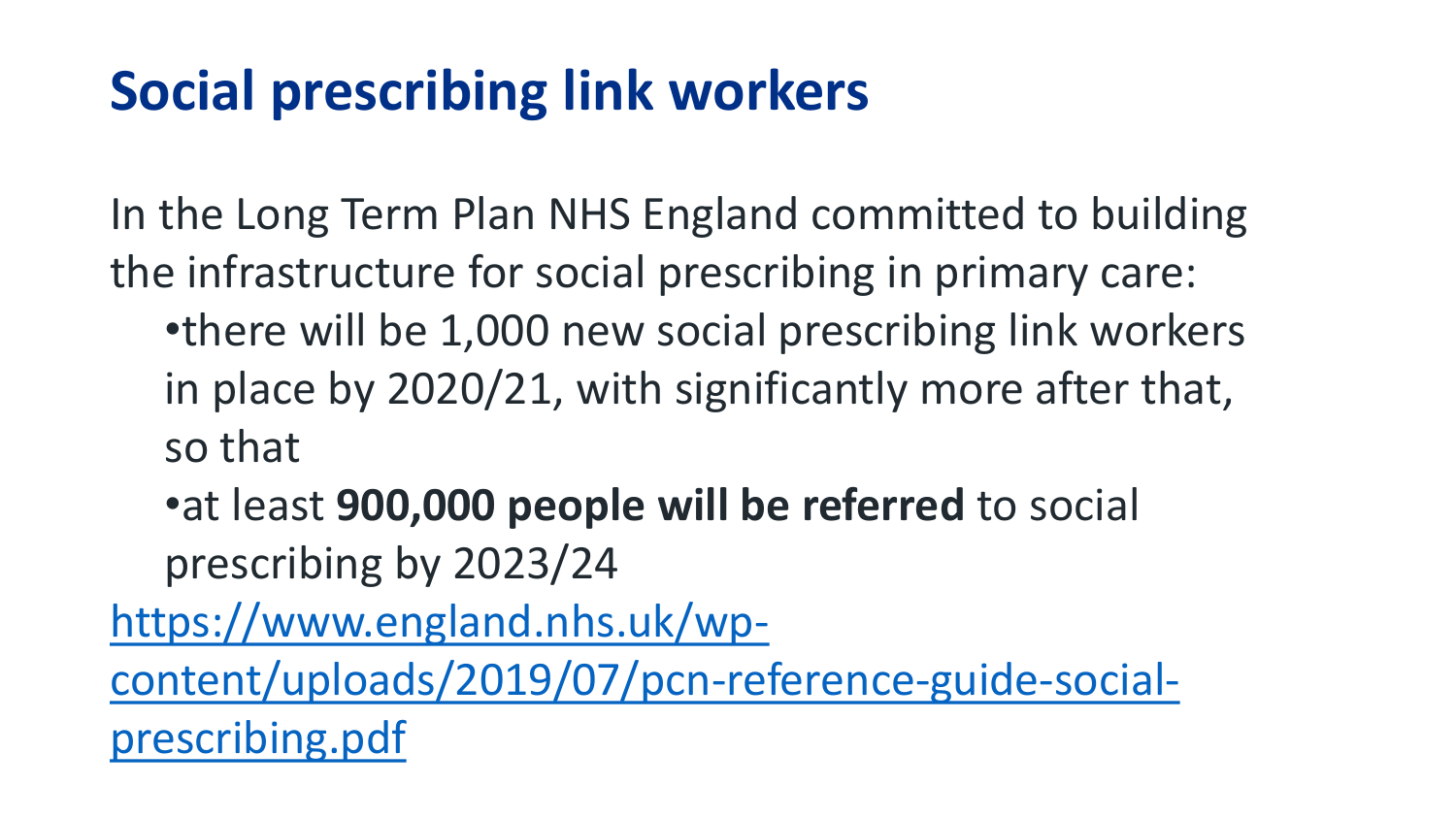

**National** Academy for Social Prescribing

Social prescribing link workers help to reduce health inequalities by supporting people to unpick complex issues affecting their wellbeing. They enable people to have more control over their lives, develop skills and give their time to others, through involvement in community groups.

<https://socialprescribingacademy.org.uk/>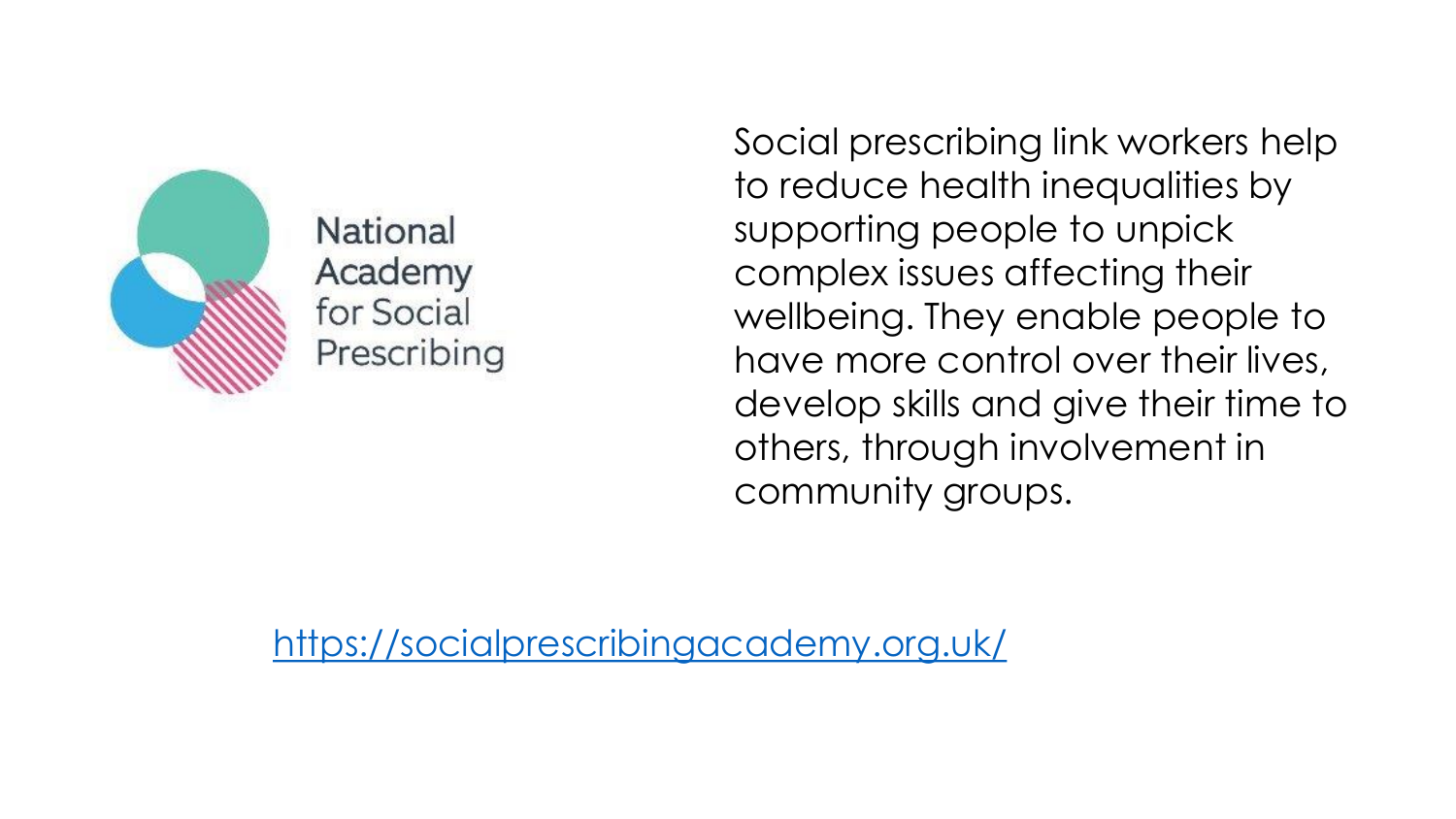## Generalist advice services online and F2F

**First line advice on benefits, housing, debt, employment, community care, family, health, discrimination**

**Citizens advice – online and national F2F coverage** <https://www.citizensadvice.org.uk/benefits/>

#### **How to find your nearest CAB**

https://www.citizensadvice.org.uk/about-us/contact[us/contact-us/search-for-your-local-citizens-advice/](https://www.citizensadvice.org.uk/about-us/contact-us/contact-us/search-for-your-local-citizens-advice/)

#### **Advice Now – Public Legal Education website** <https://www.advicenow.org.uk/> <https://www.advicenow.org.uk/categories>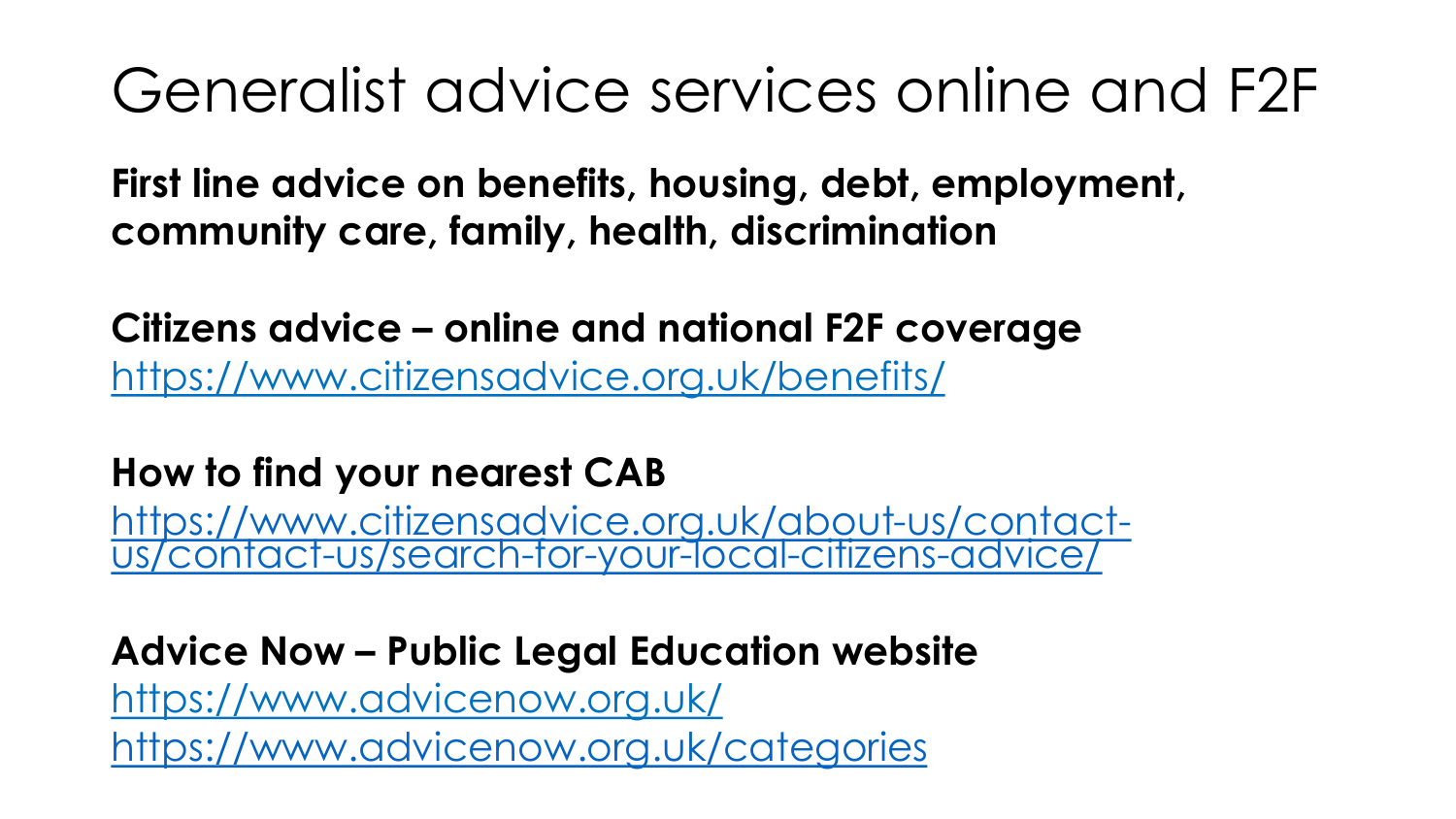# Specialist advice and representation

Law Centres Network – list of law centres

[https://www.lawcentres.org.uk/about-law-centres/law-centres-on-google](https://www.lawcentres.org.uk/about-law-centres/law-centres-on-google-maps/alphabetically)maps/alphabetically

Law works Free Legal Advice Clinics

<https://www.lawworks.org.uk/legal-advice-individuals/find-legal-advice-clinic-near-you>

UCL Integrated Legal Advice Clinic

[https://www.ucl.ac.uk/access-to-justice/what-we-do/ucl-integrated-legal-advice-clinic-ucl](https://www.ucl.ac.uk/access-to-justice/what-we-do/ucl-integrated-legal-advice-clinic-ucl-ilac/our-areas-expertise)ilac/our-areas-expertise

Youth Access <https://www.youthaccess.org.uk/services/find-your-local-service> Just for Kids (law) <https://justforkidslaw.org/what-we-do/empowering-young-people/legal-support>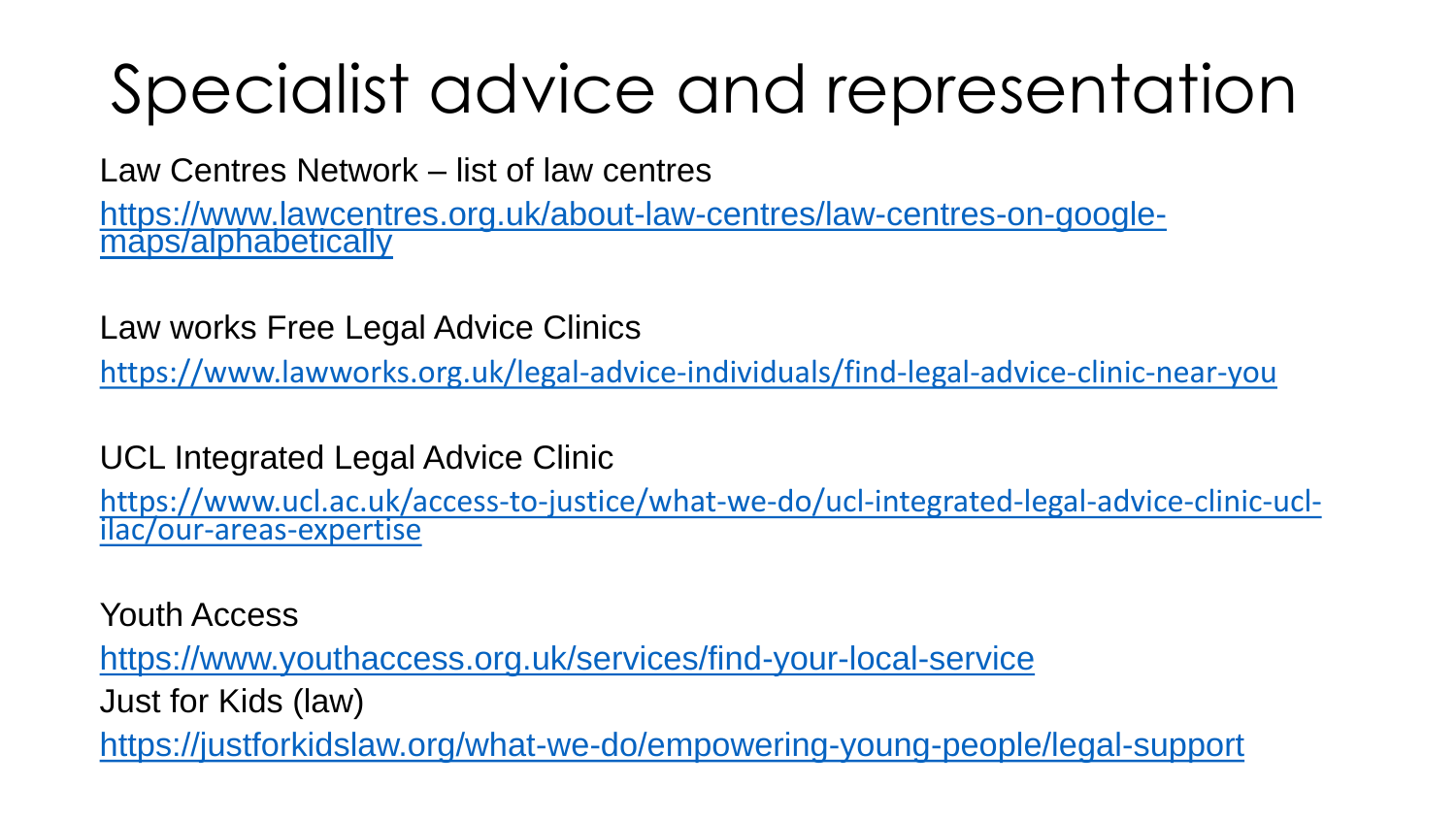# Subject specific advice

Homelessness/housing <https://england.shelter.org.uk/>

Criminal law Legal aid covers much of criminal law issues [https://www.lawsociety.org.uk/for-the-public/using-a-solicitor/find-a](https://www.lawsociety.org.uk/for-the-public/using-a-solicitor/find-a-solicitor/)solicitor/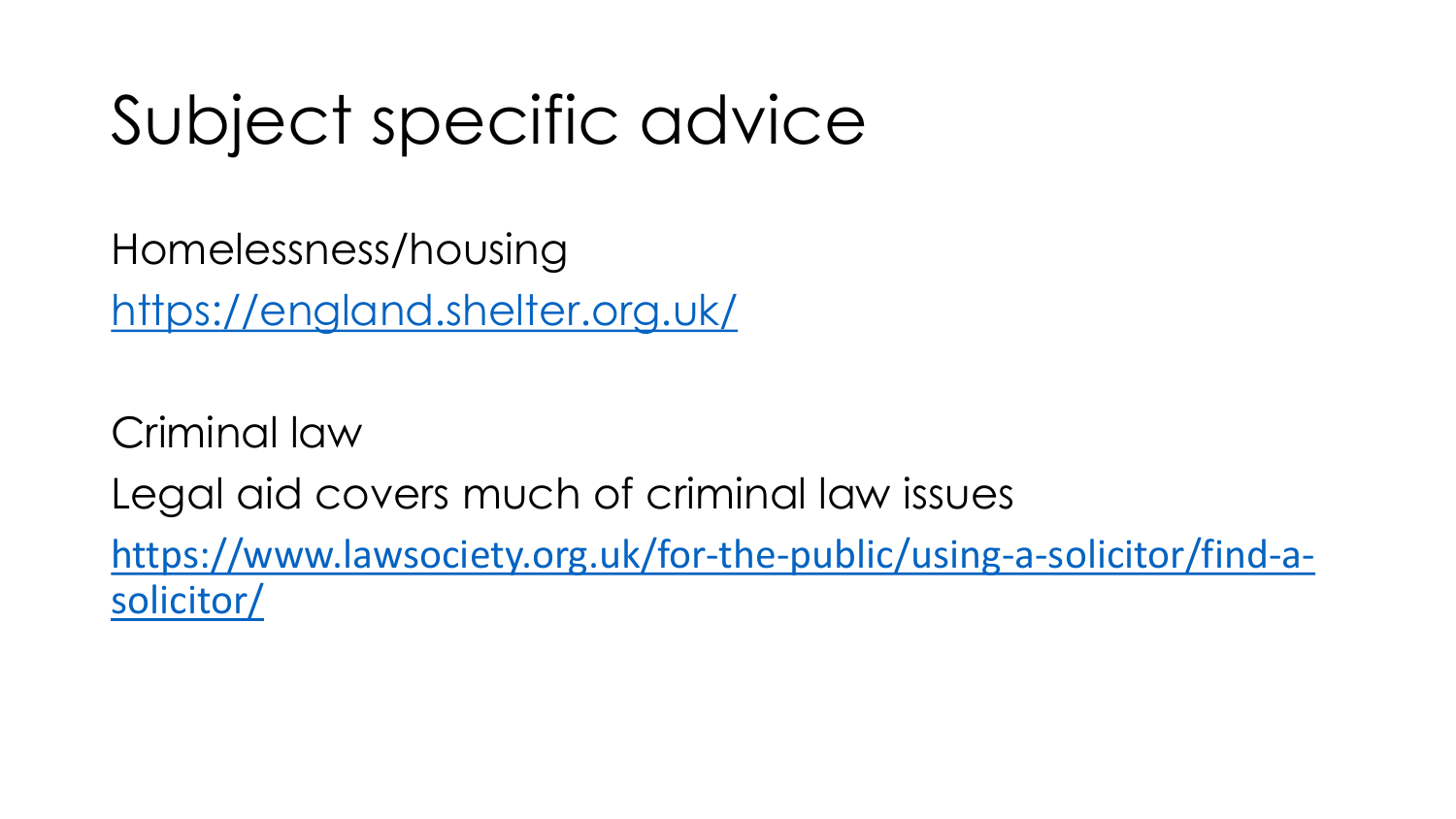# Condition specific Resources

Alzheimer's Society

<https://www.alzheimers.org.uk/get-support/legal-financial>

Parkinson's society [https://www.parkinsons.org.uk/information-and-support/work](https://www.parkinsons.org.uk/information-and-support/work-money-driving-and-legal)money-driving-and-legal

Mental health <http://mindinlondon.org.uk/>

Age UK <https://www.ageuk.org.uk/information-advice/>